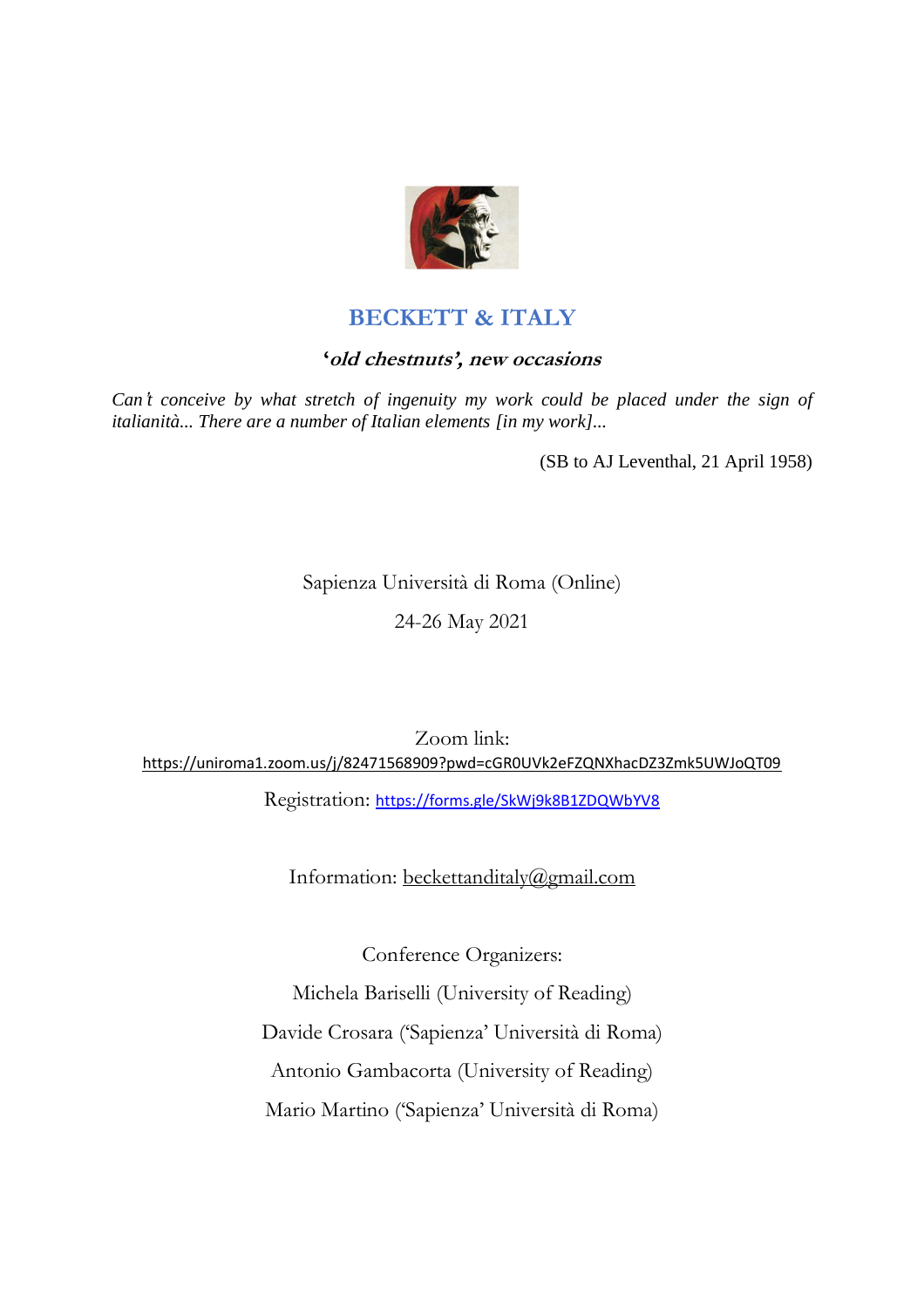## **Monday 24th May 2021 \*CET times\***

10.00-10.15 Opening remarks

#### 10.15-11.30 **PANEL 1: BECKETT AND ITALY IN THE ARCHIVE**

**Olga Beloborodova** (University of Antwerp), Beckett's Collaborative Translations: A Digital Framework for Translingual Intertextuality

**Pim Verhulst** (University of Antwerp), From Inferno to Sorrento: Beckett, Radio and the Italia Prize (Prix Italia)

**Davide Crosara** ('Sapienza' Università di Roma), 'c'est l'image la dernière': Beckett, Novelli and Art as 'a leap into the void'.

#### 11.45-12.45 **KEYNOTE**

**Dirk Van Hulle** (University of Oxford), Keepers of Manuscripts: From Petrarch and Ariosto to Beckett

#### 15.00-16.20 **PANEL 2: BECKETT AND THE ITALIAN STAGE**

**Stefano Rosignoli** (Trinity College Dublin), Samuel Beckett and the International Theatre Festival: On the Venetian Staging of Beckett's Dramatic Works in French

**Grazia D'Arienzo** (Università degli Studi di Salerno), 'A theatre of concrete visual images, a theatre of poetic images'. The Staging of 'Neither' by the Italian Video-Artistic Group Studio Azzurro

**Stanley E. Gontarski** (Florida State University), Beckett's Dystopian Trilogy, Part I: Lucky's 'Cerebral physiology' and the Irrelevance of Godot *[Italian version available]*

#### 16.30-18.00 **KEYNOTE**

**Annamaria Cascetta** (Università Cattolica di Milano), Samuel Beckett e la cultura italiana: dagli scenari danteschi alla scena teatrale degli anni Duemila *[In Italian. English version available]*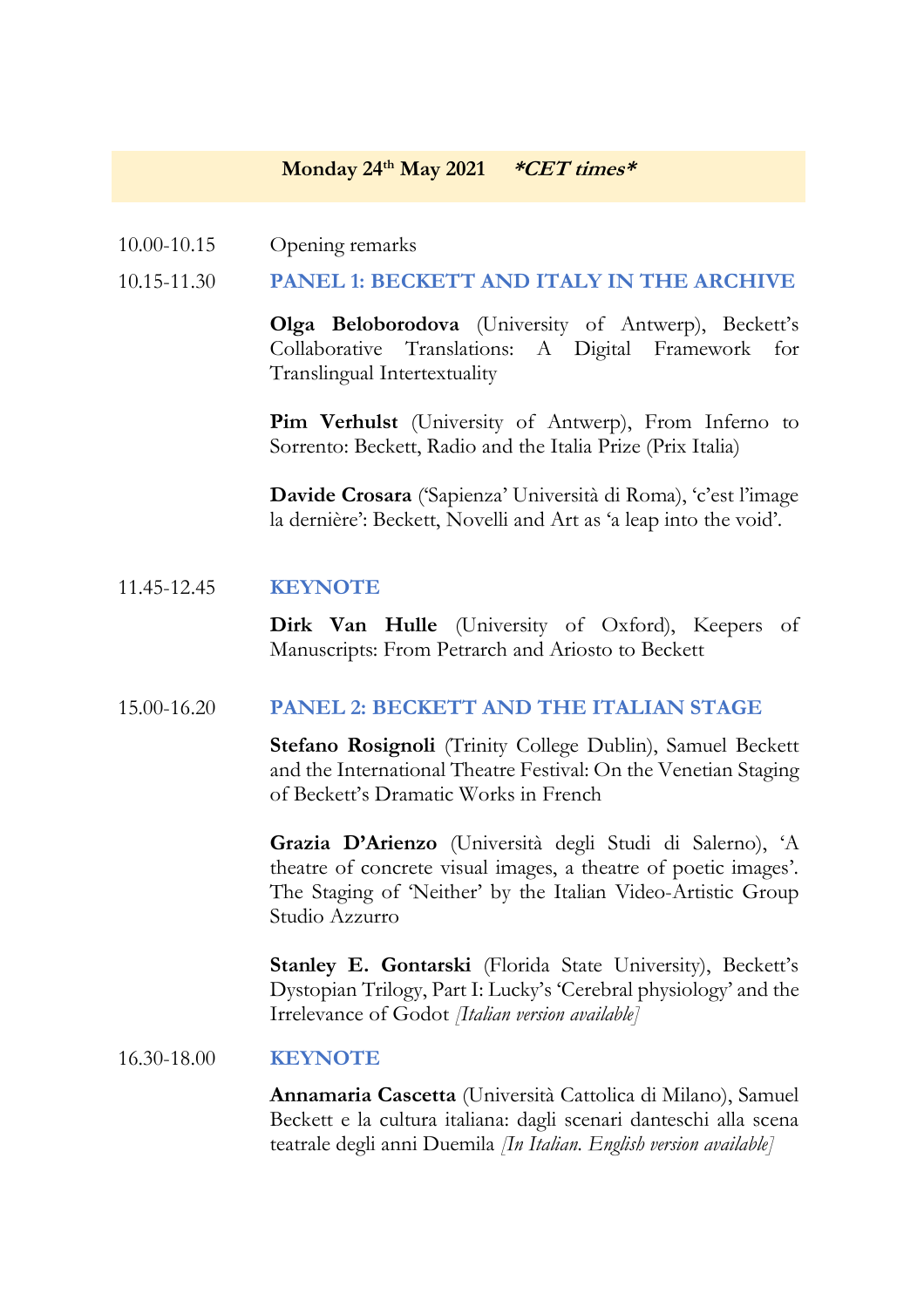# **Tuesday 25th May 2021 \*CET times\***

# 10.30-11.30 **PANEL 3: BECKETT AND TEMPORALITIES**

**Douglas Atkinson** (Free University of Brussels), 'Black Sun Shining on the Nothing New': Modalities of the Demonic in Beckett and Moravia

**Luigi Pinton** (University of Cambridge), 'Company' Tabucchi, Beckett and Testimony

## 11.45-12.45 **KEYNOTE**

**John McCourt** (Università di Macerata), 'Denti Alligator' or 'airtight alligator': Reading Dante with Joyce and Beckett

## 15.00-16.20 **PANEL 4: BECKETT AND ITALIAN PHILOSOPHY**

**Einat Adar** (University of South Bohemia), The Berkeley Better Half: Beckett, Berkeley, and Italian Idealism

**Alberto Tondello** (University College London), Weakness and Pietas in Gianni Vattimo's Weak Thought and Samuel Beckett's 'Dante and the Lobster'.

**Mena Mitrano** (Ca' Foscari University Venice), Language After Italian Theory: The Case of Beckett's *Not I*.

#### 16.30-18.00 **KEYNOTE**

**Carla Locatelli** (Università di Trento – University of Pennsylvania), Beckett's Work between 'Italianità' and Ingenuity. Whose 'Weak Thought'?

# 19.00-20.00 **SPECIAL EVENT: AN EVENING WITH BECKETT: TWO SHORT FILMS BY S.E. GONTARSKI**

Presentation of …*but the clouds*… (2017) and *Beckett on the Baltic* (2018) directed by S.E. Gontarski. Followed by Q&A. *[participants are invited to watch the two short films prior to the event. Links will be made available to conference participants from 1 May]*